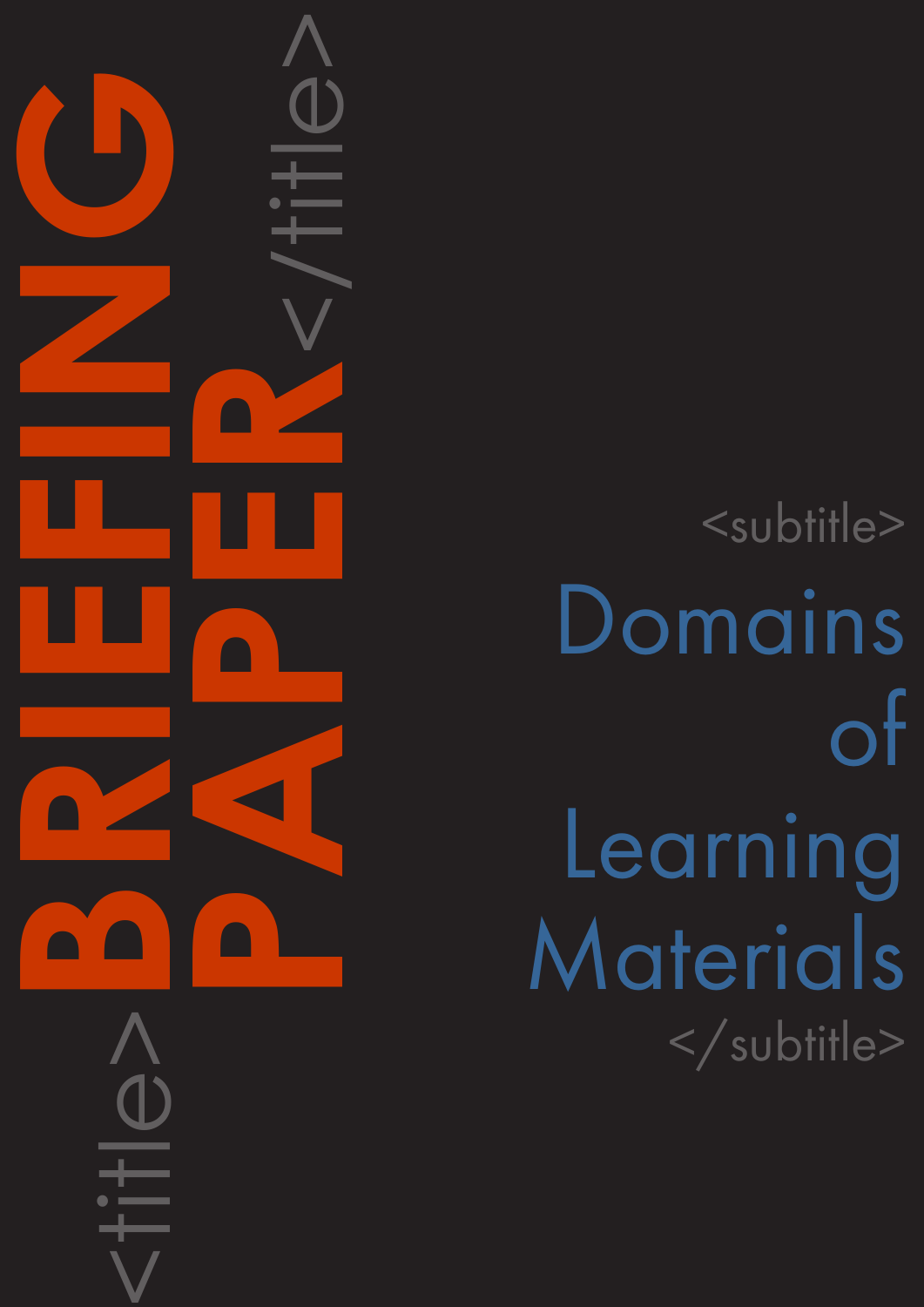```
ok time="3 hours">
```
 $\text{ir}$  $\frac{1}{2}$  >Yeast</**ingredient**>...

er.</**step**>

### CAPDM Ltd. CAPDM Ltd.

Domains Domains are many things to many people. In biology it's the highest rank in the classification of organisms above kingdom. In geography it's an area owned or controlled by a single person or organisation.

Vannevar Bush, US President Roosevelt's science advisor during World War 2, imagined that a holistic knowledge domain which he referred to as "*the sum of all human knowledge*", would be essential to improving the way future scientists and researchers work. Before personal computers were invented, and using the latest microfilm technology of that time, Bush envisioned that this knowledge would be indexed and retrieved using a smart desk called "Memex" (Memory IndEX).



**Creating Meaningful** Domains

Figure 1: Bush's Memex. On the right hand-side, all of mankind's knowledge is captured on microfilm and recalled onto a screen by the researcher using an Identifier based keypad retrieval mechanism. On the left, a personal annotation and bookmarking solution again captured into microfilm. Source: "[As We May Think"](http://www.theatlantic.com/doc/194507/bush) Atlantic Monthly, 1945

Other researchers have envisioned large and more useful domains of human knowledge. One of the largest has been [Ted Nelson](http://en.wikipedia.org/wiki/Ted_Nelson) project [Xanadu](http://www.xanadu.com/) started in the 1960's, and which explored concepts in non-sequential writing in which the reader could choose his or her own path through an electronic document.

So why should we bother thinking about domains in education, and why put any effort into creating or maintaining them ourselves?

If you put your learning materials into Microsoft Word for print, or HTML format for your website, you spend a lot time encoding it in formats that can't retain the meaning the author had when the materials were created. A 'question' becomes a dumb paragraph or list. A 'mark' becomes an item of text. Do this more than once, say because you want to print the same materials on paper and load them into your online learning environment, and you get two or more master versions and lots of duplicated publishing effort around them. This is what is currently happening in many academic and professional institutions.

Instead, if you mark up your learning materials using non-proprietary text labels called 'tags', and then use a publishing solution that can easily convert from those tags into both MS Word and Web formats, you will have a single master source to work with and batch production tools that are much quicker and more efficient.

If you use a consistent set of tags across all of your course components and courses, and you have the beginnings of your domain. The set of tags and their details that you choose to adopt and apply, forms your information architecture. The more tags and details you add to your single masters, the more useful they are and the richer your domain becomes.

#### Figure 2: Example set of tags for meaningfully labelling the elements of a recipe perhaps for a food preparation domain

It is important to base your domain on the right tags from the start. By 'right' we mean tags that properly label your information usefully and with meaning. For example, if you are an aircraft manufacturer you will use specific tags for part numbers and installation or removal procedures.

If you are in education, you will need tags for questions, answers, references, and learning objectives to name just a few. You will probably also need specific attributes for each tag you use too, like 'mark value' for an answer tag, or perhaps 'Harvard' for an academic reference tag

Tagging learning materials with attributes that have real meaning for you is a process called semantic mark-up. Do it right first time, and you never have to do it again. Do it using open information standards like [XML](http://www.w3.org/XML/), and you make your learning materials much more reusable and healthily independent of your current Virtual Learning Environment (VLE/LMS) system.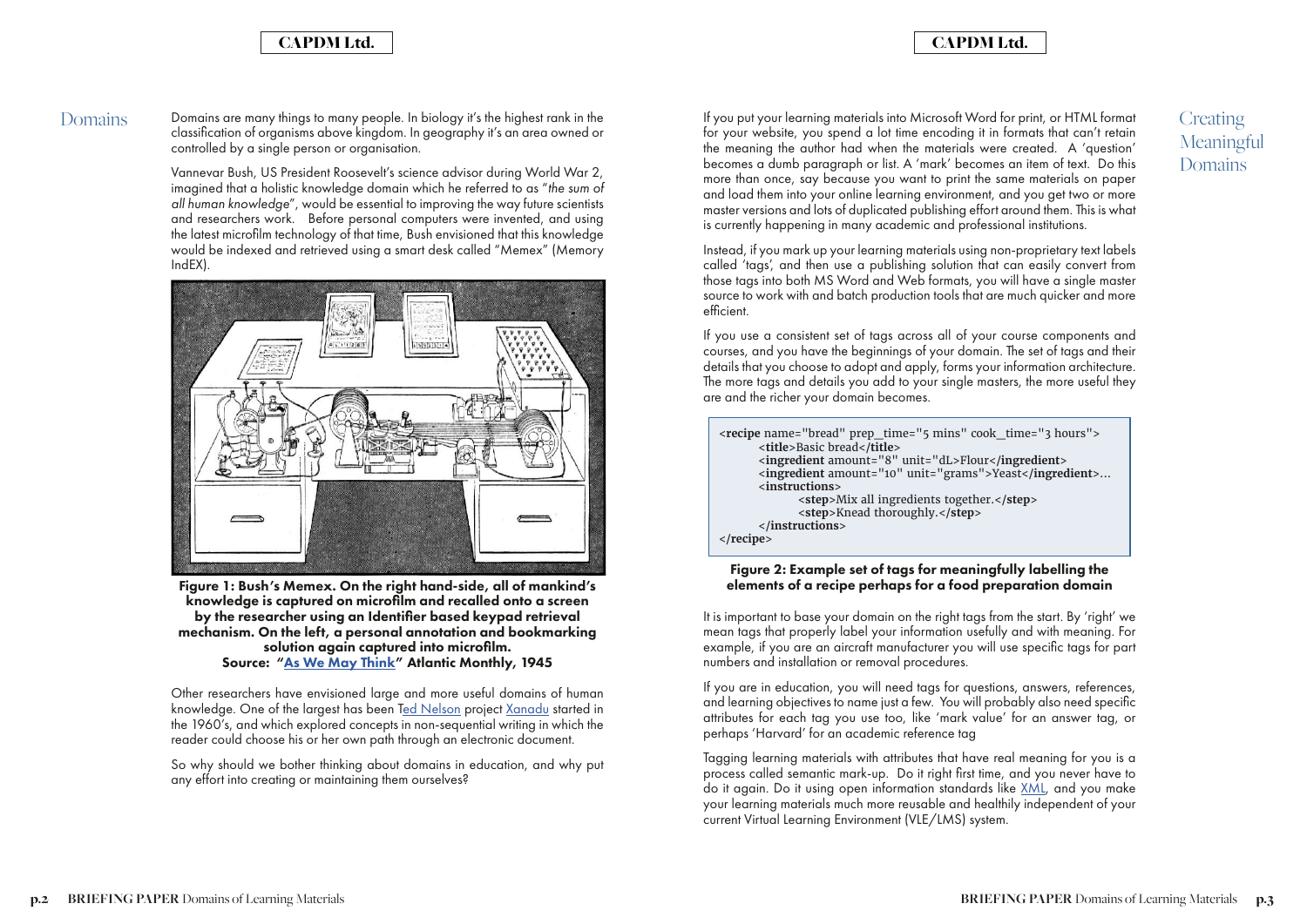## CAPDM Ltd. CAPDM Ltd.

# Domain Management

By all means use someone else's tags if they mean something to you. Such 'plagiarism' actually helps to improve interoperability and ease information exchange, particularly if it comes from like minded communities of practice. In education, there are many sets of tags you could adopt for the industry, but very few are actually any good for basing your domain on. Many are too complicated or have been created for a single process only.

We have touched upon good reasons for creating meaningful domains, including capturing your knowledge semantically for future reuse, and enabling more efficient working practices that save time, money and improve quality. There is no point in doing this however, unless you maintain the investment you have made in creating your domain.

Domains need to be kept up-to-date and cherished by authors as well as developers. Authors need to work in whatever format they can be most creative in, and usually that means a Word processor format. How can this be achieved when the domain is tagged up in XML?

In practice this turns out to be less of an issue that most think. Many edits and changes are already accommodated today in traditional publishing workflows, by submitting changes as marked-up drafts in print or electronically in Microsoft Word or annotated PDF. With careful preparation, this works equally well with XML based domains. In cases where substantial edits are required, outputting RTF/MS Word documents from the XML masters and tracking author's changes in MS Word usually works, and often the bulk of the new content capture into XML can be automated if templates are adopted first.

The key point to note with re-authoring though is that a domain of materials needs to be managed by developers who will ensure the changes don't invalidate all products to come form the domain – not just print ones. In other words, the authors are no longer the sole stakeholder involved in maintaining the value of the domain, and in managing its ongoing use and improvement.

For large domains of learning materials, perhaps comprising hundreds of online courses, a team of information/learning support specialists is required. They need to be equipped with a relevant information architecture to start with; semantic tools like [Courseworker](http://www.courseworker.com/) to develop with; and trained and supported to use them to cherish and develop your own domain of knowledge. You probably have this team already – it's just that they are probably very busy hand crafting your courses multiple times in MS Word and HTML/web formats for imprisonment in your current VLE.

We all have a bit of a legacy burden to overcome when it comes to passing on "the sum of all human knowledge" as Vannevar Bush has requested.

Much of our knowledge today is by and large held in lamentably poor forms and formats. People come and go in more ways than one. Papyrus doesn't scale and neither do tablets and songlines, though I'd quite like to see us try scaling the latter. Printed matter fades, rots, gets burned by accidents at work or singleminded despots. In truth, the forces of chaos and information degradation are alive and still destroying knowledge today.

You might be forgiven for thinking that computers and the Internet are the solution too, and they are, but only in part, and not how we have them implemented today. The constant process of backing up computer based information continuously to cost efficient storage media, requires constant refreshment of the storage media and adoption of new more efficient media. This is not a certain process either but it is better than what has gone before and the Internet does now allow us to globally distribute tacit knowledge and information assets around the World.

The trouble is, what we are backing up and inheriting in the future, generally isn't very good quality. It isn't semantic. It's usually poorly managed if at all.

We have a shared responsibility to get the knowledge we are responsible for creating and maintaining into a healthy state – semantically marked-up with nonproprietary information standards and in a consistent information architecture. If we all sort out our own information assets semantically, the sum of human knowledge will gain.

More and more institutions are beginning to see that their domain of learning materials is held to be *a body of knowledge disciplined under a single information architecture*.

Creating it takes collaborative effort, and an ongoing commitment to cherishing both the materials and their architecture. The most useful domains are flexible ones, which can be used to satisfy any teaching and learning application. Flexibility comes most from adopting international standards to format the information openly and with useful meaning. Adopting international standards liberates your domain from having to use proprietary vendors and formats, and imbues your learning materials with long-term value and reusability.

Well architected knowledge domains bring the strategic rewards of higher quality teaching and learning experiences, produced and maintained more easily and at less cost than traditional preparation approaches. They increase stakeholder value by establishing tangible assets which can be secured, shared and exploited for the long term. They are a necessary part of the future learning environments Bush envisioned in 1945, and again in 1959:

## Shared Responsibility

## **Summary**